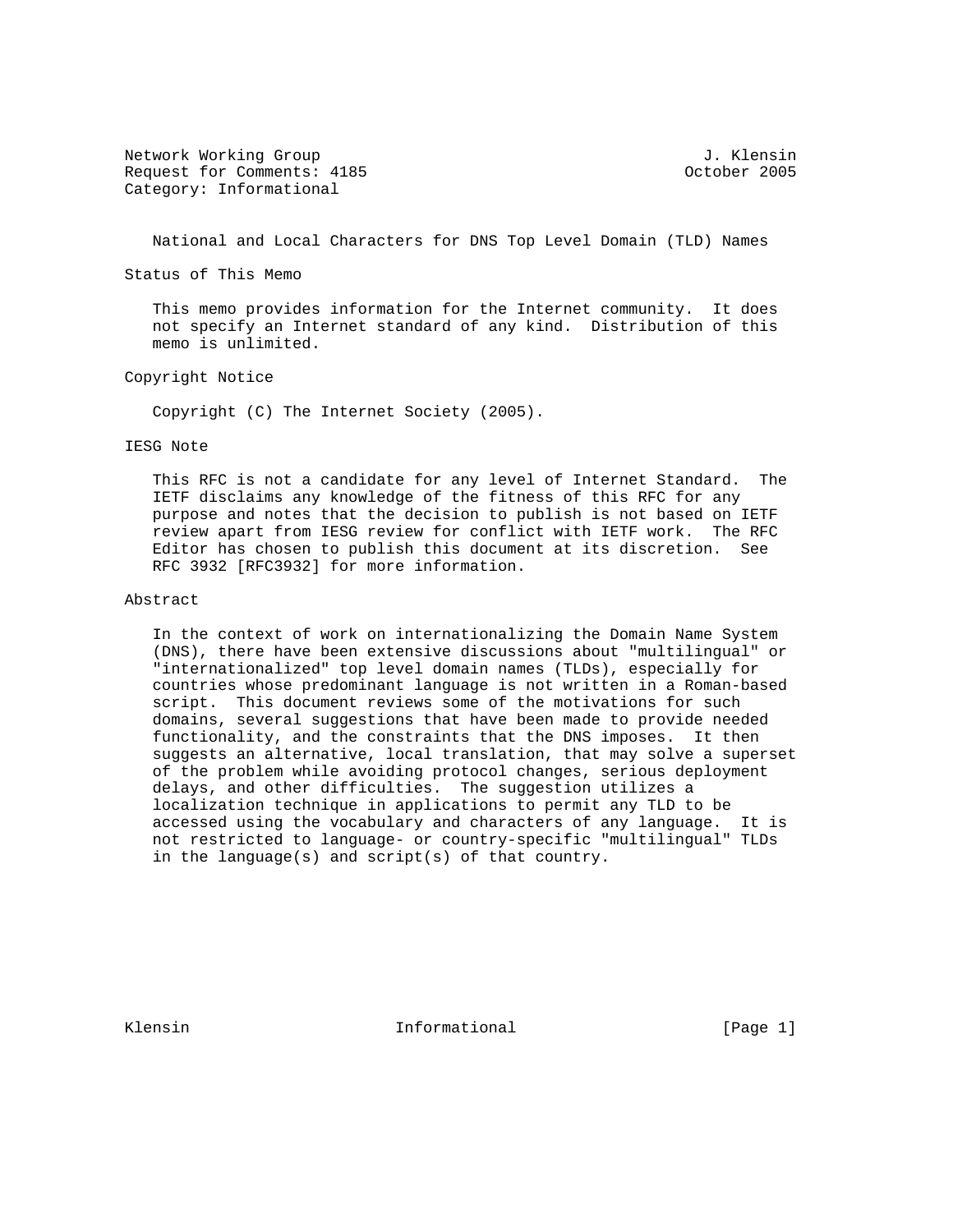| RFC | 85<br>11 |
|-----|----------|
|-----|----------|

# Table of Contents

|                | 1.2. Background on the "Multilingual Name" Problem 3              |
|----------------|-------------------------------------------------------------------|
|                |                                                                   |
|                | 1.2.1. Approaches to the Requirement 3                            |
|                | 1.2.2. Writing the Name of One's Country in its Own               |
|                |                                                                   |
|                | 1.2.3. Countries with Multiple Languages and                      |
|                | Countries with Multiple 5                                         |
|                | 1.2.4. Availability of Non-ASCII Characters in Programs  5        |
|                |                                                                   |
|                |                                                                   |
|                |                                                                   |
|                | 1.4. Internationalization and Localization 7                      |
|                |                                                                   |
|                |                                                                   |
|                | 2.2. Local Translation Tables for TLD Names 8                     |
|                | 3. Advantages and Disadvantages of Local Translation  9           |
|                | 3.1. Every TLD Appears in the Local Language and Character Set  9 |
|                | 3.2. Unification of Country Code Domains 10                       |
|                | 3.3. User Understanding of Local and Global References 11         |
|                | 3.4. Limits on Expansion of the Number of TLDs 11                 |
|                |                                                                   |
|                | 3.6. Implications for Future New Domain Names 13                  |
|                | 3.7. Mapping for TLDs, Not Domain Names or Keywords 13            |
| 4 <sub>1</sub> | Information Interchange, IDNs, Comparisons, and Translations  13  |
| 5 <sub>1</sub> | Internationalization Considerations 15                            |
| б.             |                                                                   |
|                |                                                                   |
|                |                                                                   |
|                |                                                                   |

Klensin 1nformational [Page 2]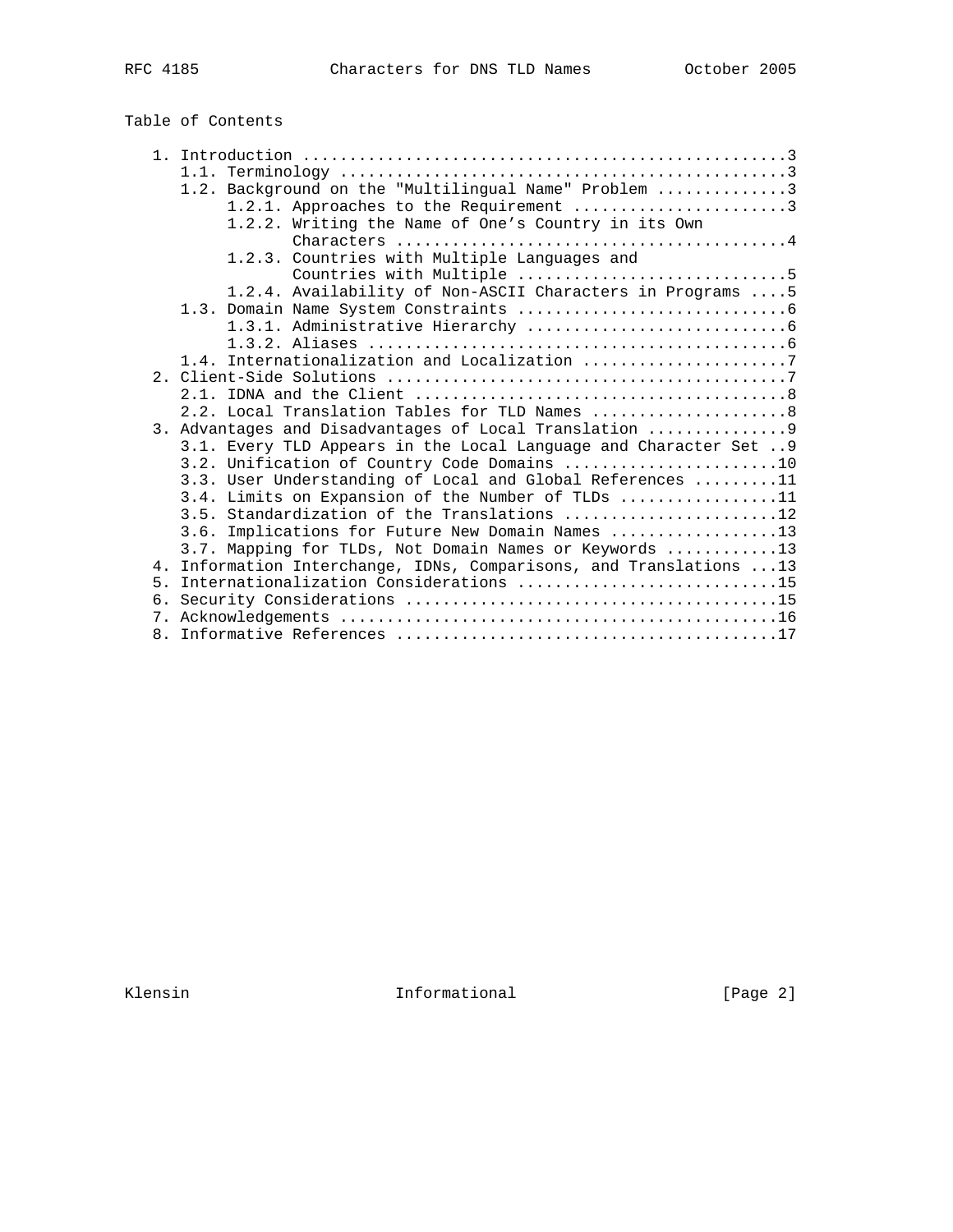# 1. Introduction

#### 1.1. Terminology

 This document assumes the conventional terminology used to discuss the domain name system (DNS) and its hierarchical arrangements. Terms such as "top level domain" (or just "TLD"), "subdomain", "subtree", and "zone file" are used without further explanation. In addition, the term "ccTLD" is used to denote a "country code top level domain" and "gTLD" is used to denote a "generic top level domain" as described in [RFC1591] and in common usage.

#### 1.2. Background on the "Multilingual Name" Problem

 People who share a language usually prefer to communicate in it, using whatever characters are normally used to write that language, rather than in some "foreign" one. There have been standards for using mutually-agreed characters and languages in electronic mail message bodies and selected headers since the introduction of MIME in 1992 [MIME] and the Web has permitted multilingual text since its inception, also using MIME. Actual use of non-Roman-character content came even earlier, using private conventions. However, domain names are exposed to users in email addresses and URLs. Corresponding arrangements, typically also exposing domain names, are made for other application protocols. The combination of exposed domain names with internationalization requirements led rapidly to demands to permit domain names in applications that used characters other than those of the very restrictive, ASCII-subset, "hostname" (or "letter-digit-hyphen" ("LDH")) conventions recommended in the DNS specifications [RFC1035]. The effort to do this soon became known as "multilingual domain names". That was actually a misnomer, since the DNS deals only with characters and identifier strings, and not, except by accident or local registration conventions, with what people usually think of as "names". There has also been little interest in what would actually be a "multilingual name", i.e., a name that contains components from more than one language. Instead, interest has focused on the use, in the context of the DNS, of strings that conform to specific individual languages.

### 1.2.1. Approaches to the Requirement

 When the requirement was seen, not as "modifying the DNS", but as "providing users with access to the DNS from a variety of languages and character sets", three sets of proposals emerged in the IETF and elsewhere. They were:

Klensin 10 Informational [Page 3]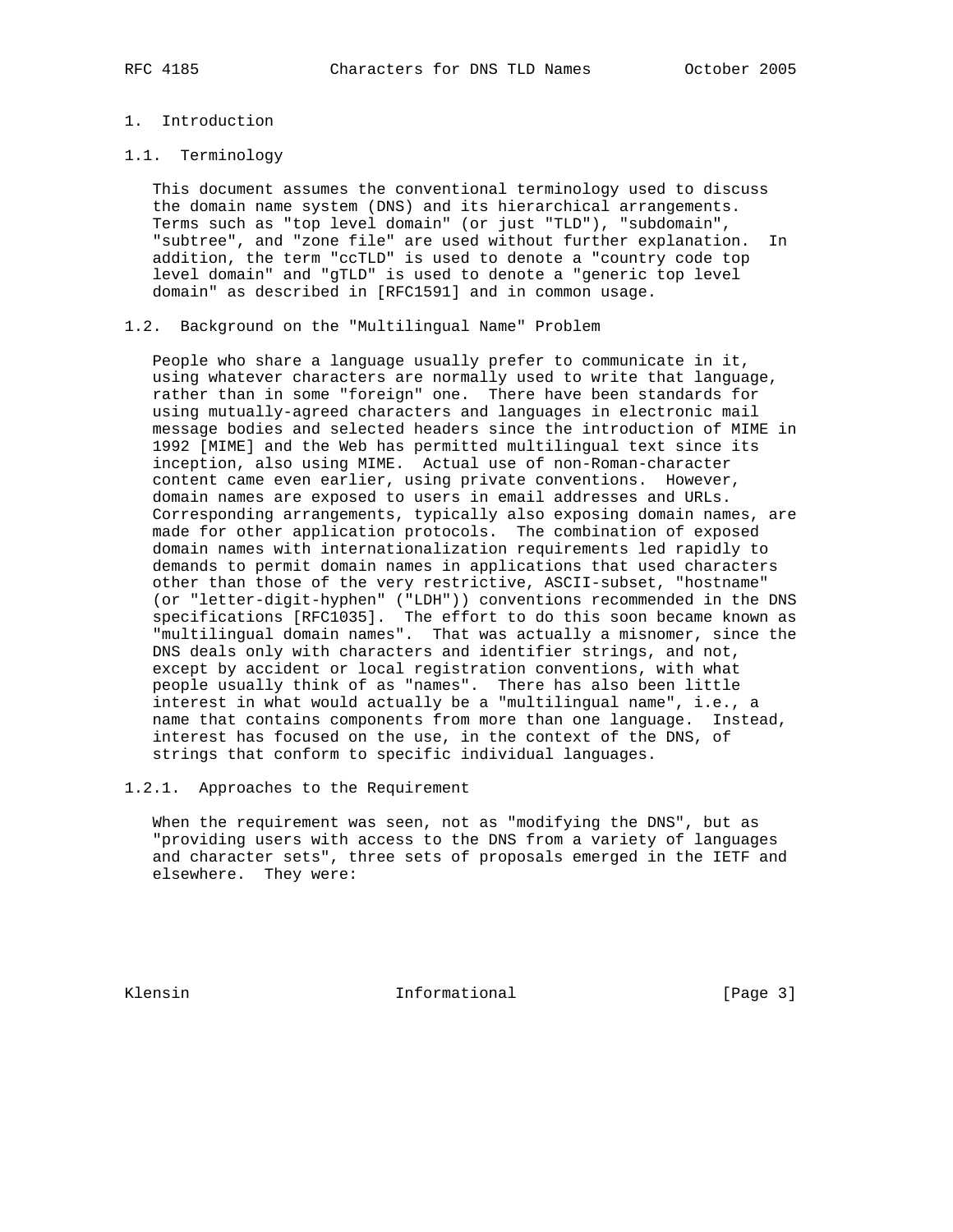- 1. Perform processing in client software that recodes a user-visible string into an ASCII-compatible form that can safely be passed through the DNS protocols and stored in the DNS. This is the approach used, for example, in the IETF's "IDNA" protocol [RFC3490].
- 2. Modify the DNS to be more hospitable to non-ASCII names and strings. There have been a variety of proposals to do this, using several different techniques. Some of these have been implemented on a proprietary basis by various vendors. None of them have gained acceptance in the IETF community, primarily because they would take a long time to deploy, would leave many problems unsolved, and have been shown to cause problems with deployed approaches that had not yet been upgraded.
- 3. Move the problem out of the DNS entirely, relying instead on a "directory" or "presentation" layer to handle internationalization. The rationale for this approach is discussed in [RFC3467].

 This document proposes a fourth approach, applicable to the top level domains (TLDs) only (see Section 1.3.1 for a discussion of the special issues that make TLDs both problematic and a special opportunity). That approach involves having the user interface of applications map non-ASCII names for TLDs to existing TLDs and could be used as an alternate or supplement to the strategies summarized above.

1.2.2. Writing the Name of One's Country in its Own Characters

 An early focus of the "multilingual domain name" efforts was expressed in statements such as "users in my country, in which ASCII is rarely used, should be able to write an entire domain name in their own character set". In particular, since all top-level domain names, at present, follow the LDH rules, the modified naming rules discussed in [RFC1123], and the coding conventions specified in [RFC1591], all fully-qualified DNS names were effectively required to contain at least one ASCII label (the TLD name). Some advocates for internationalized names have considered the presence of any ASCII labels inappropriate. One should, instead, be able to write the name of the ccTLD for China in Chinese, the name of the ccTLD for Saudi Arabia in Arabic, the name for Spain in Spanish, and so on.

 That much could be accomplished, given updated applications, by using a new TLD name with IDNA encoding. Of course, adding such a TLD would raise new questions: what to do about gTLDs, how to handle countries with several official languages (perhaps even using different scripts), how should name strings be chosen, and whether

Klensin 10 Informational 1999 [Page 4]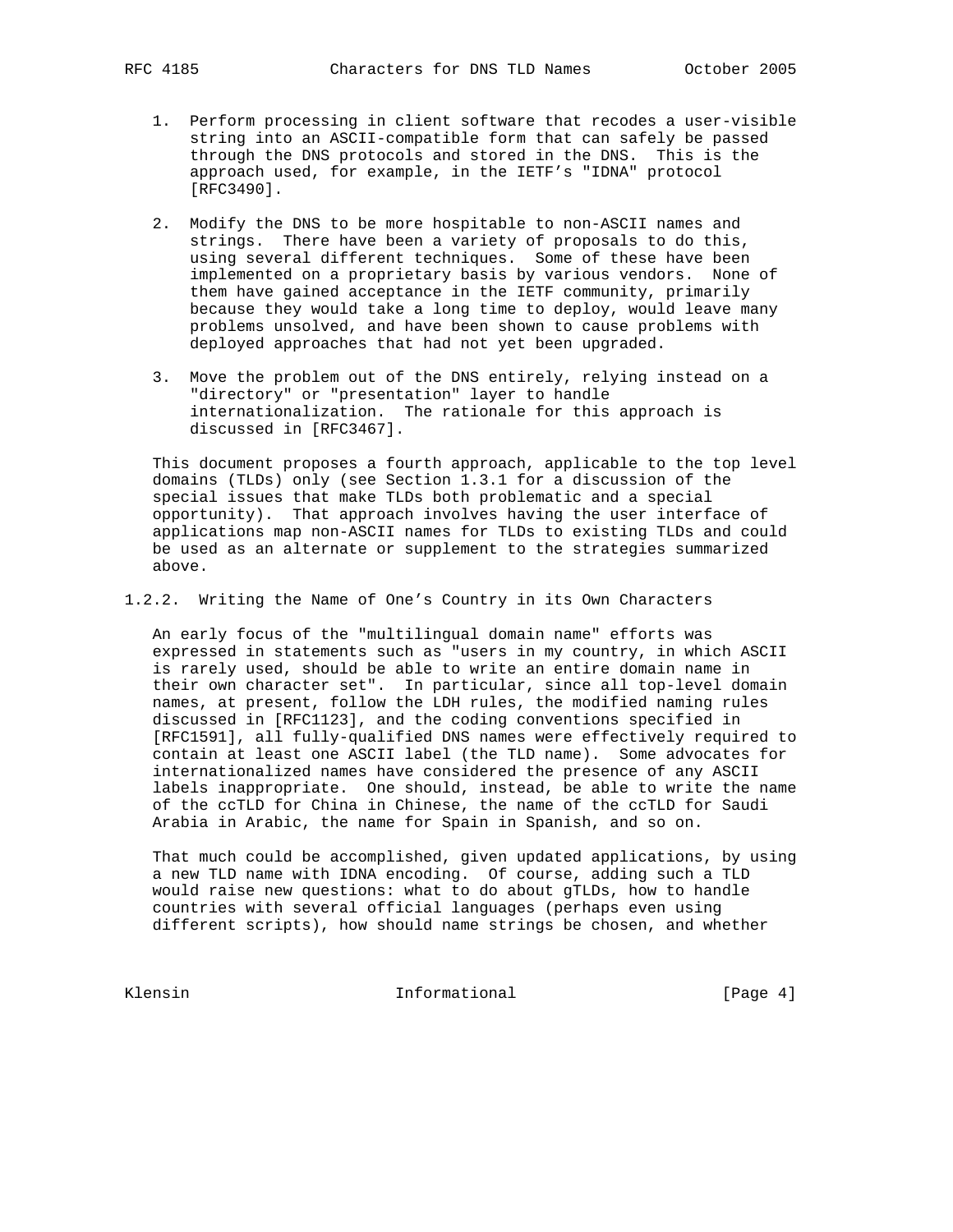there should be an attempt to coordinate the contents of the local language TLD zone and the traditional ISO 3166-coded one. A few of these issues are addressed below. But, if one examines (or even thinks about) user behavior and preferences, it is almost as important that one be able to write the name of the ccTLD for China in Arabic and that of Saudi Arabia in Chinese: true internationalization implies that, at least to the extent to which ambiguity and conflicts can be avoided, people should be able to use the languages and character sets they prefer. For the same reasons that one would like to have all-Chinese domain names available in China, it is important to have the capability to have an apparent Chinese-language TLD for a domain whose second level and beyond are Chinese characters, even when the TLD itself serves predominantly non-Chinese-speaking registrants and users.

1.2.3. Countries with Multiple Languages and Countries with Multiple Names

 From a user interface standpoint, writing ccTLD names in local characters is a problem. As discussed below in Section 1.3.2, the DNS itself does not easily permit a domain to be referred to by more than one name (or spelling or translation of a name). Countries with more than one official language would require that the country name be represented in each of those languages. And, just as it is important that a user in China be able to represent the name of the Chinese ccTLD in Chinese characters, she should be able to access a Chinese-language site in France using Chinese characters. That would require that she be able to write the name of the French ccTLD in Chinese characters rather than in a form based on a Roman character set.

#### 1.2.4. Availability of Non-ASCII Characters in Programs

 Over the years, computer users have gotten used to the fact that not every computer has a full set of characters available to every program. An extreme example is an Arabic speaker using a public kiosk computer in an airport in the United States: there is only a small chance that the web browser there will be able to input and render Arabic correctly. This has a direct effect on the multilingual TLD problem in that it is not possible to simply change a name of the ccTLDs in the DNS to be one of a given country's non- ASCII names without possibly preventing people from entering those names throughout the world.

Klensin 10 Informational 1996 [Page 5]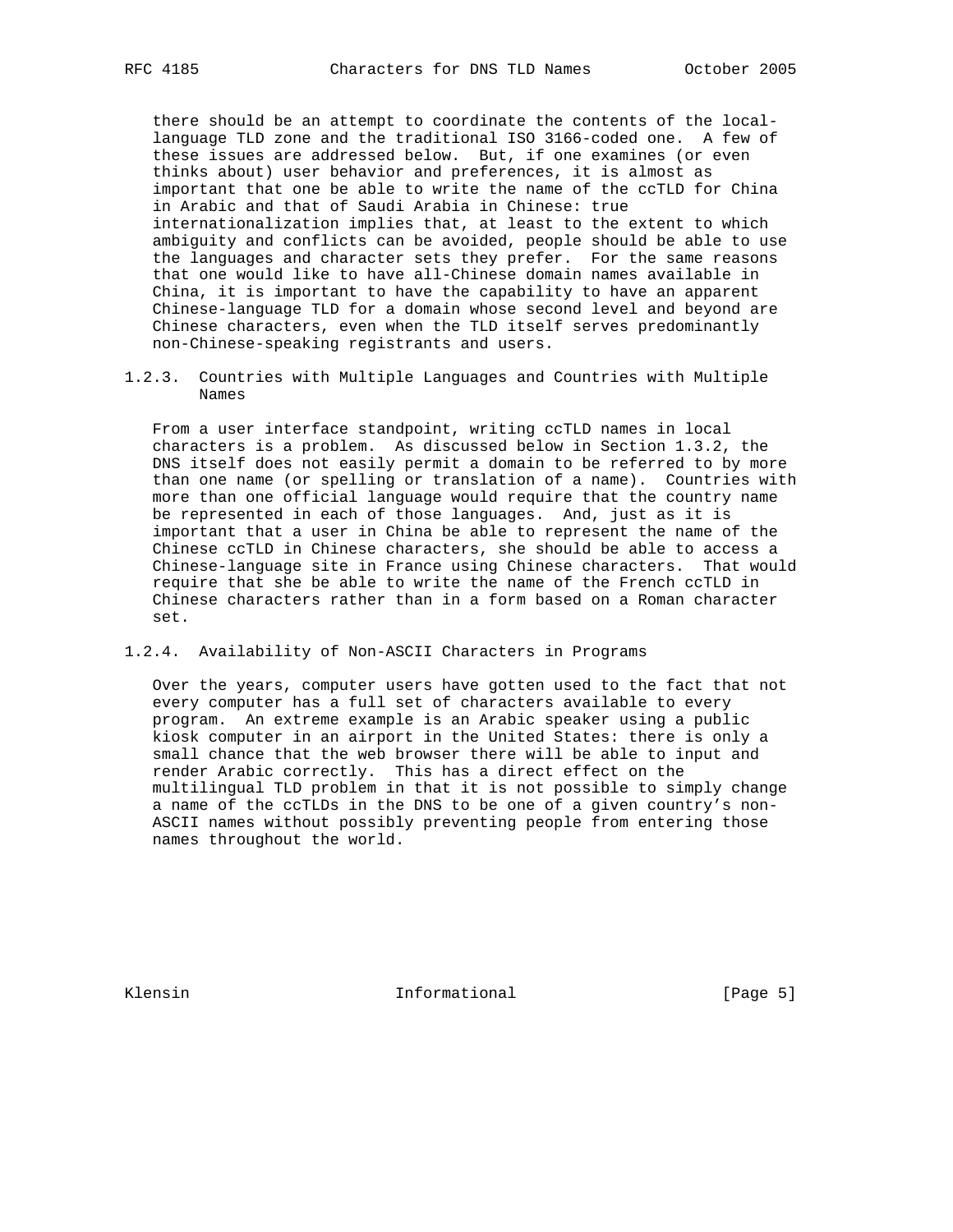# 1.3. Domain Name System Constraints

### 1.3.1. Administrative Hierarchy

 The domain name system is firmly rooted in the idea of an "administrative hierarchy", with the entity responsible for a given node of the hierarchy responsible for policies applicable to its subhierarchies (Cf. [RFC1034], [RFC1035], and [RFC1591]). The model works quite well for the domain and subdomains of a particular enterprise. In an enterprise situation, the hierarchy can be organized to match the organizational structure; there are established ways to set policies; and there are, at least presumably, shared assumptions about overall goals and objectives among all registrants in the domain. It is more problematic when a domain is shared by unrelated entities that lack common policy assumptions because it is difficult to reach agreement on rules that should apply to all of the entities and subdomains of such a domain. In general, the unrelated entities situation always prevails for the labels registered in a TLD (second-level names). Exceptions occur in those TLDs for which the second level is structural (e.g., the .CO, .AC, .GOV conventions in many ccTLDs or in the historical geographical organization of .US [RFC1480]). In those cases, it exists for the labels within that structural level.

 TLDs may, but need not, have consistent registration policies for those second (or third) level names. Countries (or ccTLD administrators) have often adopted rules about what entities may register in their ccTLDs, and what forms the names may take. RFC 1591 outlined registration norms for most of the then-extant gTLDs; however, those norms have been largely ignored in recent years. Some recent "sponsored" and purpose-specific domains are based on quite specific rules about appropriate registrations. Homogeneous registration rules for the root are, by contrast, impossible: almost by definition, the subdomains registered in the root (TLDs) are diverse, and no single policy about types and formats of names applying to all root subdomains is feasible.

# 1.3.2. Aliases

 In an environment different from the DNS, a rational way to permit assigning local-language names to a country code (or other) domain would be to set up an alias for the name, or to use some sort of "see instead" reference. But the DNS does not have facilities for either. Instead, it supports a "CNAME" record, whose label can refer only to a particular label and not to a subtree. For example, if A.B.C is a fully-qualified name, then a CNAME reference in B.C from X to A would make X.B.C appear to have the same values as A.B.C. However, a CNAME reference from Y to C in the root would not make A.B.Y referenceable

Klensin 10 Informational 1999 (Page 6)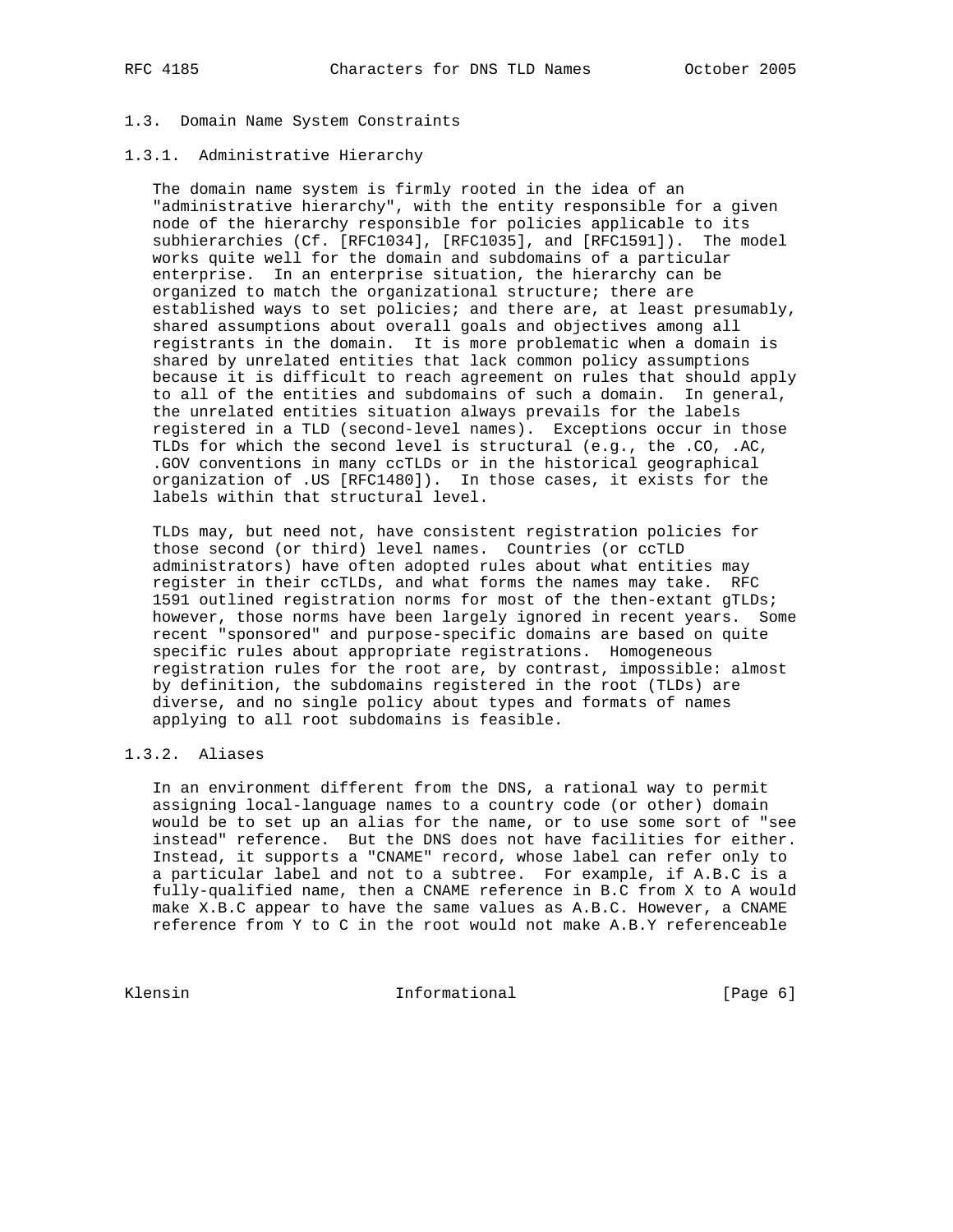(or even defined) at all. A second record type, DNAME [RFC2672], can provide an alias for a portion of the tree. But many believe that it is problematic technically. At a minimum, it can cause synchronization issues when references across zones occur, and its use has been discouraged within the IETF, except as a means of enabling a transition from one domain to another. Even if the design of yet another alias-type record type were contemplated, DNS technical constraints of query-response integrity and DNSSec zone signing (cf. [RFC4033], [RFC4034], and [RFC4035]) make it extremely unlikely that one could be defined that would meet the desired requirements for "see instead" or true synonym references.

# 1.4. Internationalization and Localization

 It has often been observed that, while many people talk about "internationalization", they often really mean, and want, "localization". "Internationalization", in this context, suggests making something globally accessible while incorporating a broad range "universal" character set and conventions appropriate to all languages and cultures. "Localization", by contrast, involves having things work well in a particular locality or for a broad range of localities, although aspects of the style of operation might differ for each locality. Anything that actually involves the DNS must be global, and hence internationalized, since the DNS cannot meaningfully support different responses or query and matching models based, e.g., on the location of the user making a query. While the DNS cannot support localization internally, many of the features discussed earlier in this section are much more easily thought about in local terms -- whether localized to a geographical area, users of a language, or using some other criteria -- than in global ones.

### 2. Client-Side Solutions

 Traditionally, the IETF avoided becoming involved in standardization for actions that take place strictly on individual hosts on the network, instead confining itself to behavior that is observable "on the wire", i.e., in protocols between network hosts. Exceptions to this general principle have been made when different clients were required to utilize data or interpret values in compatible ways to preserve interoperability: the standards for email and web body formats, and IDNA itself, are examples of these exceptions. Regardless of what is required to be standardized, it is almost never required, and often unwise, that a user interface present "on the wire" formats to the user, at least by default (debugging options that show the wire formats are common and often quite useful). However, in most cases when the presentation format and the wire format differ, the client program must take precautions to ensure that the wire format can be reconstructed from user input, or to keep

Klensin 10 Informational 11 [Page 7]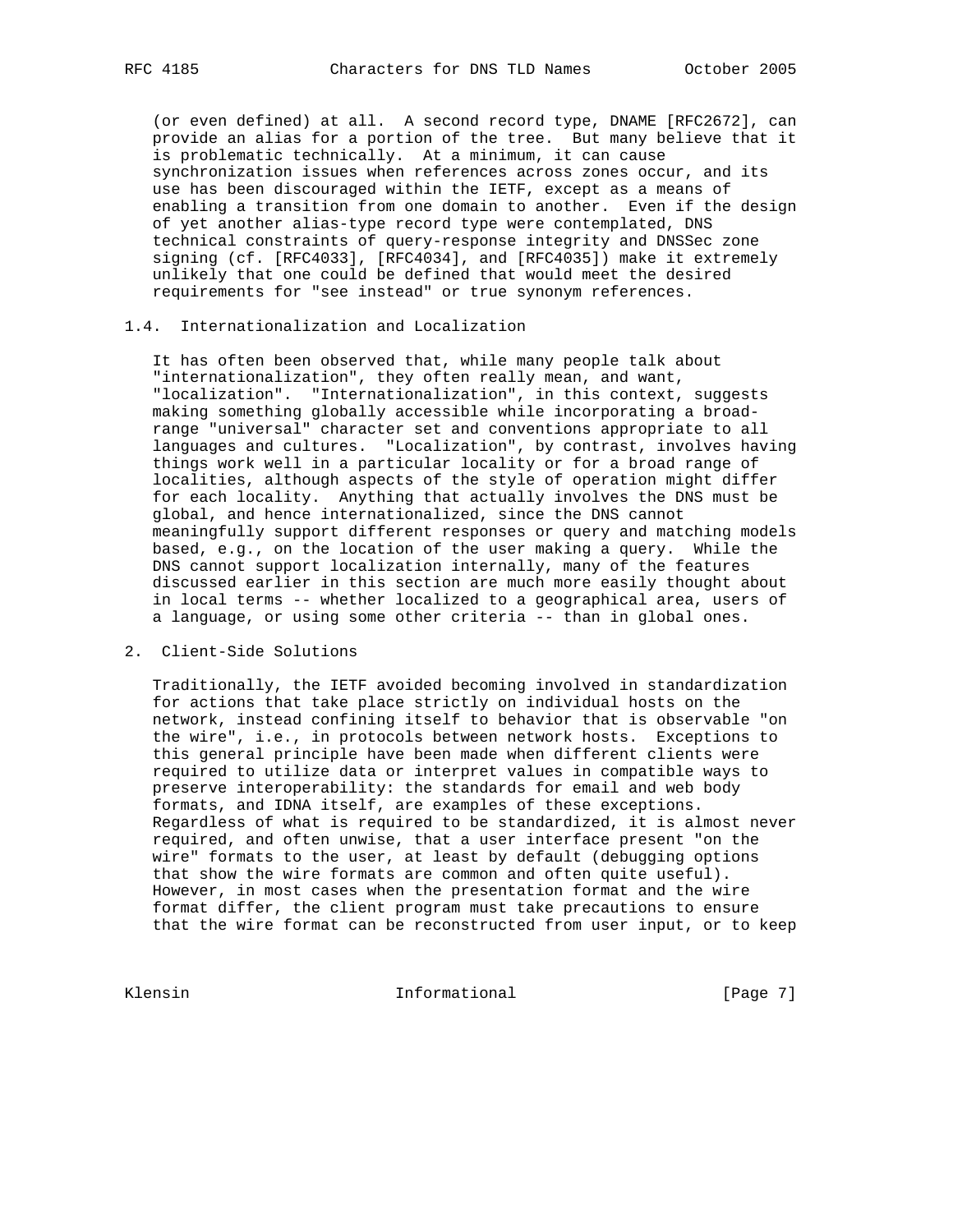the wire format, while hidden, bound to the presentation mechanism so that it can be reconstructed. While it is rarely a goal in itself, it is often necessary that the user be at least vaguely aware that the wire ("real") format is different from the presentation one and that the wire format be available for debugging.

 In fact, the DNS itself is an excellent example of the difference between the wire format and the user presentation format. Most Internet users do not realize that the wire format for DNS queries and responses does not include the "." character. Instead, each label is represented by a length in bytes of the label, followed by the label itself.

## 2.1. IDNA and the Client

 As mentioned above, IDNA itself is entirely a client-side protocol. It works by performing some mappings and then encoding labels to be placed into the DNS in a special format called "punycode" [RFC3492]. When labels in that format are encountered, they are transformed, by the client, back into internationalized (normally Unicode [ISO10646]) characters. In the context of this document, the important observation about IDNA is that any application program that supports it is already doing considerable transformation work in the client; it is not simply presenting the "on the wire" formats to the user. It is also the case that, if an application implementation makes different mappings than those called for by IDNA, it is likely to be detected only when, and if, users complain about unexpected behavior. As long as the punycode strings sent to it are valid, the server cannot tell what mappings were applied to develop those strings.

### 2.2. Local Translation Tables for TLD Names

 We suggest that, in addition to maintaining the code and tables required to support IDNA, authors of application programs may want to maintain a table that contains a list of TLDs and locally-desirable names for each one. For ccTLDs, these might be the names (or locally-standard abbreviations) by which the relevant countries are known locally (whether in ASCII characters or others). With some care on the part of the application designer (e.g., to ensure that local forms do not conflict with the actual TLD names), a particular TLD name input from the user could be either in local or standard form without special tagging or problems. When DNS names are received by these client programs, the TLD labels would be mapped to local form before IDNA is applied to the rest of the name; when names are received from users, local TLD names would be mapped to the global ones before applying IDNA or being used in other DNS processing.

Klensin 10 Informational 1999 [Page 8]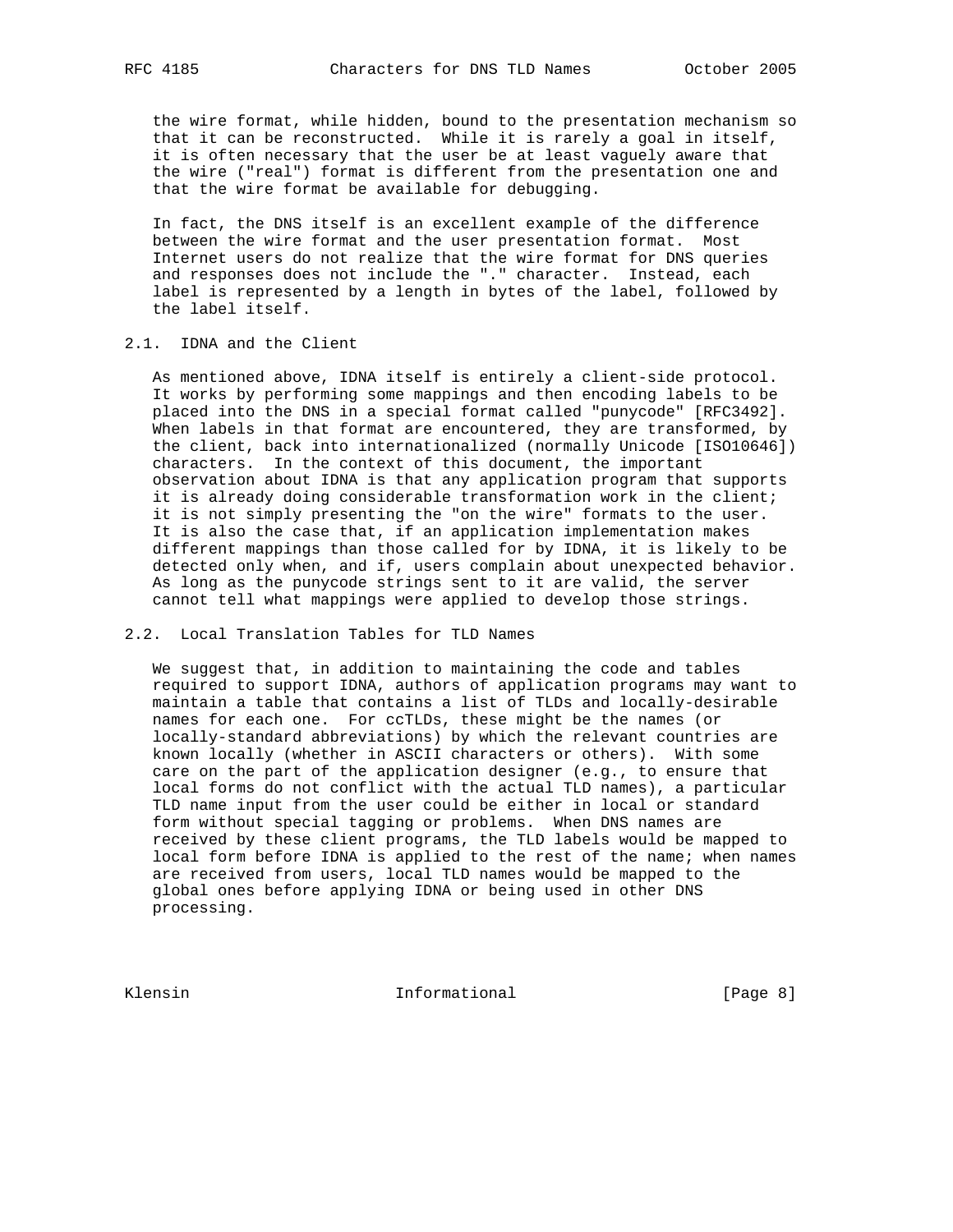#### 3. Advantages and Disadvantages of Local Translation

3.1. Every TLD Appears in the Local Language and Character Set

 The notion of a top-level domain whose name matches, e.g., the name that is used for a country in that country or the name of a language in that language as, as mentioned above, is immediately appealing. But most of the reasons for it argue equally strongly for other TLDs being accessible from that language. A user in Korea who can access the national ccTLD in the Korean language and character set has every reason to expect that both generic top level domains and domains associated with other countries would be similarly accessible, especially if the second-level domains bear Korean names. A user native to Spain or Portugal, or in Latin America, would presumably have similar expectations, but would expect to use Spanish or Portuguese names, not Korean ones.

That level of local optimization is not realistic -- some would argue not possible -- with the DNS since it would ultimately require that every top level domain be replicated for each of the world's languages. That replication process would involve not just the top level domain itself; in principle, all of its subtrees would need to be completely replicated as well. Perhaps in practice, not all subtrees would require replication, but only those for which a language variation or translation was significant. But, while that restriction would change the scale of the problem, it would not alter its basic nature. The administrative hierarchy characteristics of the DNS (see Section 1.3.1) turn the replication process into an administrative nightmare: every administrator of a second-level domain in the world would be forced to maintain dozens, probably hundreds, of similar zone files for the replicates of the domain. Even if only the zones relevant to a particular country or language were replicated, the administrative and tracking problems to bind these to the appropriate top-level domain and keep all of the replicas synchronized would be extremely difficult at best. And many administrators of third- and fourth-level domains, and beyond, would be faced with similar problems.

 By contrast, dealing with the names of TLDs as a localization problem, using local translation, is fairly simple, although it places some burden of understanding on the user (see Section 4). Each function represented by a TLD -- a country, generic registrations, or purpose-specific registrations -- could be represented in the local language and character set as needed. And, for countries with many languages -- or users living, working in, or visiting countries where their language is not dominant -- "local" could be defined in terms of the needs or wishes of each particular user.

Klensin Informational [Page 9]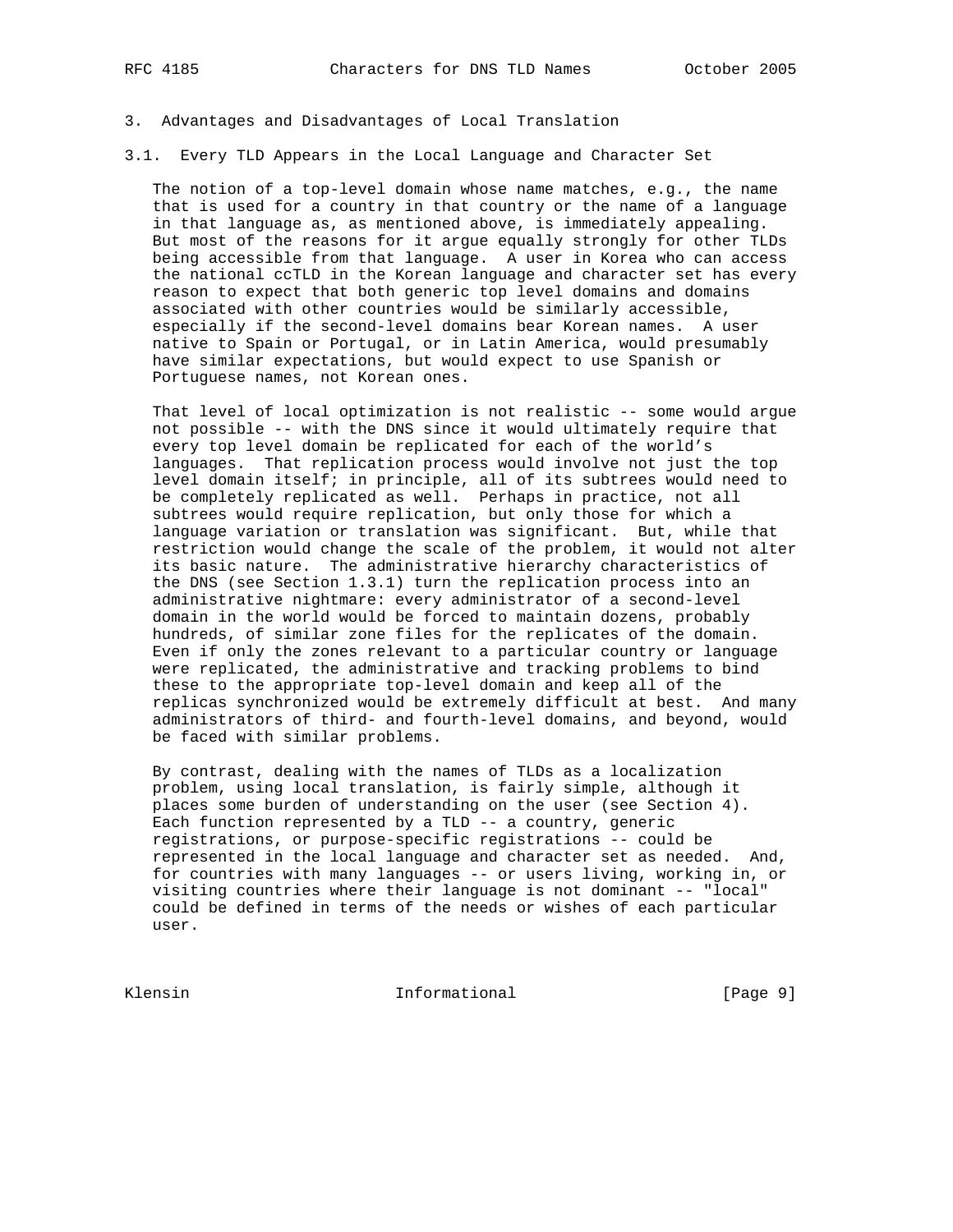An additional benefit is that, if two countries called themselves by the same name in their local languages -- if, e.g., Western Slobbovia and Eastern Slobbovia both called themselves "Slobland" -- local conventions could be followed as long as users understood that only internal forms (in this case, the ISO 3166-based ccTLD name) could be exported outside the country (see Section 3.3).

 Note that this proposal is to allow mapping of native-language strings to existing TLDs. It would almost certainly be ill-advised to stretch this idea too far and try to map strings that local users would be unlikely to guess into TLDs. For example, there are probably no languages in which the country known in English as "Finland" is called "FI". Thus, one would not want to create a mapping from two characters that look or sound like a Roman "F" and a Roman "I" to the ccTLD ".fi".

3.2. Unification of Country Code Domains

 It follows from some of the comments above that, while there appears to be some immediate appeal from having (at least) two domains for each country, one using the ISO 3166-1 code [ISO3166] and another one using a name based on the national name in the national language, such a situation would create considerable problems for registrants in both domains. For registrants maintaining enterprise or organizational subdomains, ease of administration of a single family of zone files will usually make a registration in a single top-level domain preferable to replicated sets of them, at least as long as their functional requirements (such a local-language access) are met by the unified structure. For those registrants with no interest in any Internet function or protocols other than use of the HTTP/HTTPS based web, this problem can be dealt with at the applications level by the use of redirects but, in the general case, that is not a feasible solution.

 For countries with multiple national languages that are considered equal and legally equivalent, the advantages of a translation-based approach, rather than multiple registrations and replicated trees, would be even more significant. Actually installing and maintaining a separate TLD for each language would be an administrative nightmare, especially if it was intended that the associated zones be kept synchronized. The oft-suggested proposal to adopt an "exactly one extra domain for each country" rule would essentially require some of the multiple-official-language countries to violate their own constitutions. Conversely, having multiple domains for a given country, based on the number of official languages and without any expectation of synchronization, would give some countries an additional allocation of TLDs that others would certainly consider unfair.

Klensin 1nformational [Page 10]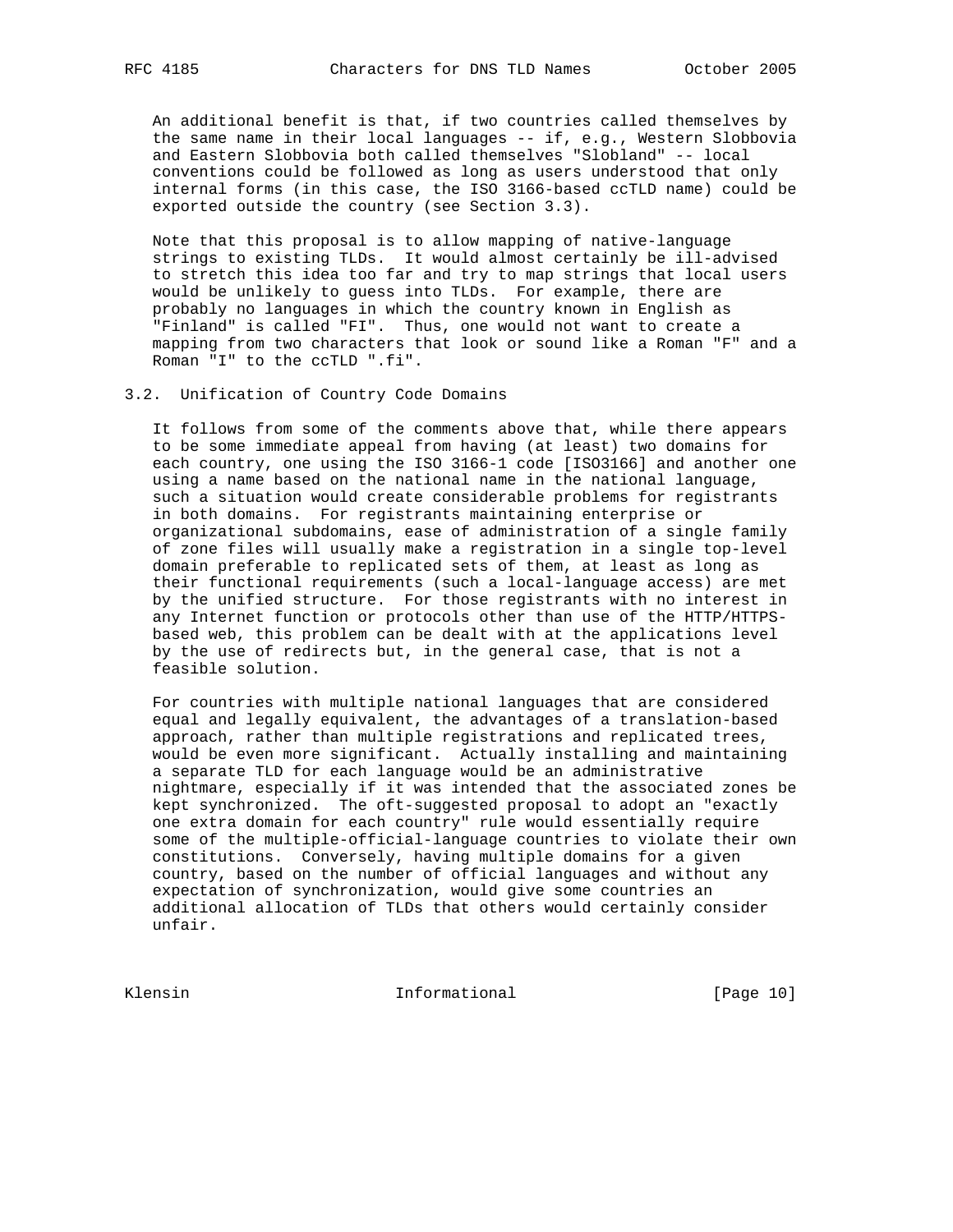Of course, having replicated domains might be popular with some registries and registrars, since replication would almost inevitably increase the total number of domains to be registered. Helping that group of registries and registrars, while hurting Internet users by adding administrative overhead and confusion, is not a goal of this document.

### 3.3. User Understanding of Local and Global References

 While the IDNA tables (actually Nameprep [RFC3491] and Stringprep [RFC3454]) must be identical globally for IDNA to work reliably, the tables for mapping between local names and TLD names could be locally determined, and differ from one locale to another, as long as users understood that international interchange of names required using the standard forms. That understanding puts some additional burden of learning on users, although part of it could be assisted by software (see Section 4).

 In any event, at least in the foreseeable future, it is likely that DNS names being passed among users in different countries, or using different languages, will be forced to be in punycode form to guarantee compatibility, since those users would not, in general, have the ability to read each other's scripts or have appropriate input facilities (keyboards, etc.) for then. So the marginal knowledge or effort needed to put TLD names into standard form and transmit them in that way would actually be fairly small.

#### 3.4. Limits on Expansion of the Number of TLDs

 The concept of using local translation does have one side effect that some portions of the Internet community might consider undesirable. The size and complexity of translation tables, and maintaining those tables, will be, to a considerable extent, a function of the number of top-level domains of interest, the frequency with which new domains are added, and the number of domains added at a time. A country or other locale that wished to maintain a complete set of translations (i.e., so that every TLD had a representation in the local language) would presumably find setting up a table for the current collection of a few hundred domains to be a task that would take some days. If the number of TLDs were relatively stable, with a relatively small number being added at infrequent intervals, the updates could probably be dealt with on an ad hoc basis. But, if large numbers of domains were added frequently, or if the total number of TLDs became very large, maintaining the table might require dedicated staff if each new TLD is to be accommodated. Worse, updating the tables stored on client machines might require update

Klensin 10 Informational [Page 11]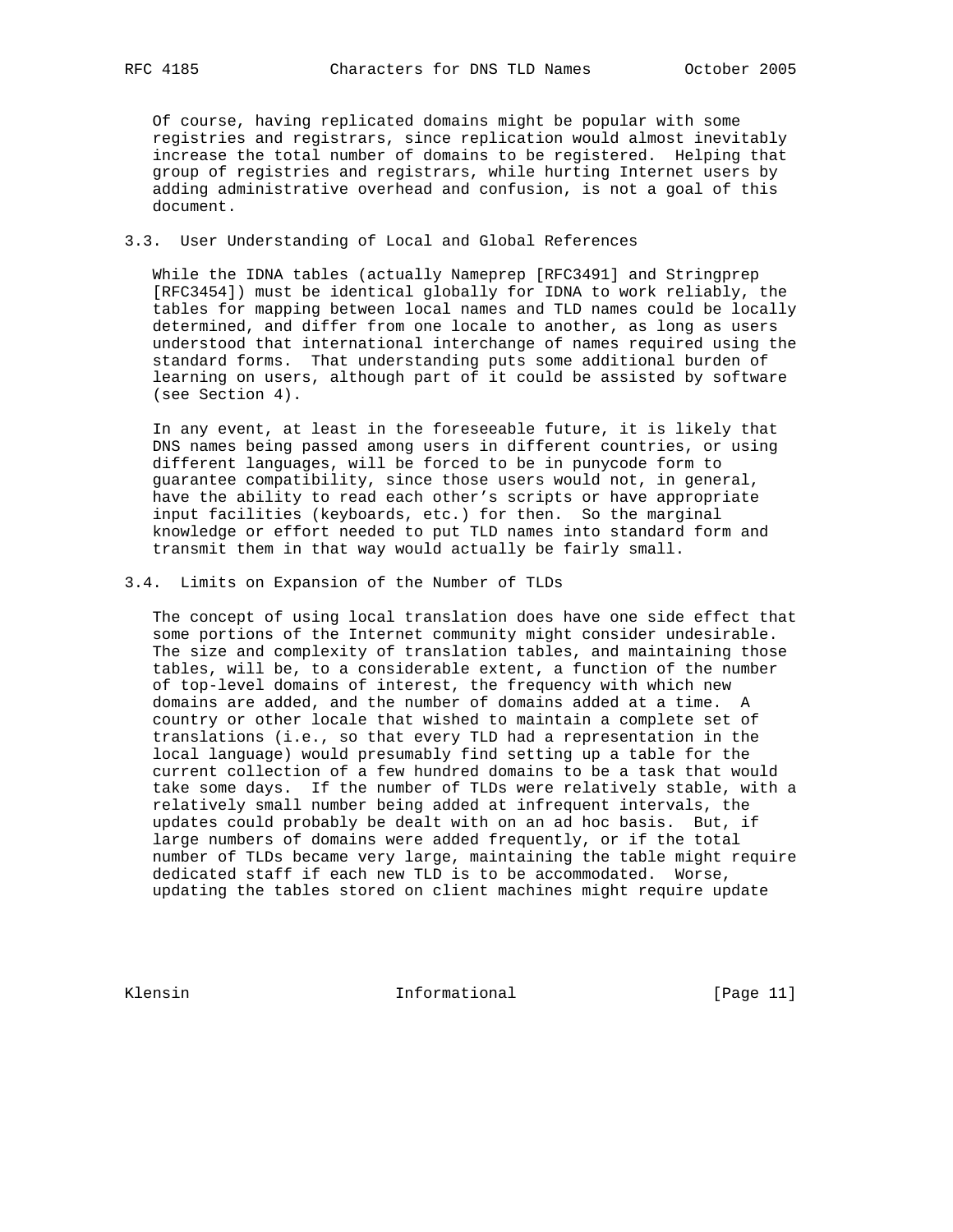and synchronization protocols and all of the complexities that tend to go with them (see [RFC3696] for a discussion of some related issues in applications).

 In practice, there will be little requirement to translate every TLD into a local language. There are already existing TLDs for which there is no obvious translations in many languages (most notably, ".arpa") or where the translation will be far from obvious to typical users (for example, ".int" and ".aero"). Of course, these could be translated by function: ".arpa" to the local term for "infrastructure", ".int" with "international" or "international organization", ".aero" with "aeronautical" or "airlines", and so on; but it is not clear whether doing so would have significant value. For almost every language, there are dozens of ccTLDs for which there are no translations of the country names into the local language that would be known by anyone other than geographers. If new TLDs are added, there might not be a strong need (or even capability) to have language-specific equivalents for each.

#### 3.5. Standardization of the Translations

 An immediate question when proposals such as this one are considered is whether the names for the various TLDs that do not match the strings that are actually in the DNS should be standardized and, if so, by what mechanism. Standardization would promote communication within a country or among people sharing a language. However, it is likely to be very difficult to reach appropriate international agreements to which wide conformance could be expected. Exceptions might arise within particular countries or language groups but, even then, there might be advantages to users being able to specify additional synonymous names that are easy for them to remember. As with IDNA-based IDNs, users who wish to transmit information about domain names to people whose exact capabilities and software are unknown, and to do so with minimal risk of confusion, will probably confine themselves to the names that actually appear in the DNS, i.e., the "punycode" representations.

 In any event, neither standardization nor uniform use of either the system outlined here or of a specific collection of names is required to make the system work for those who would find it useful. Similarly, mechanisms for country-wide coordination, and examination of the appropriateness or inappropriateness of such mechanisms, is beyond the scope of this document.

Klensin 10 Informational [Page 12]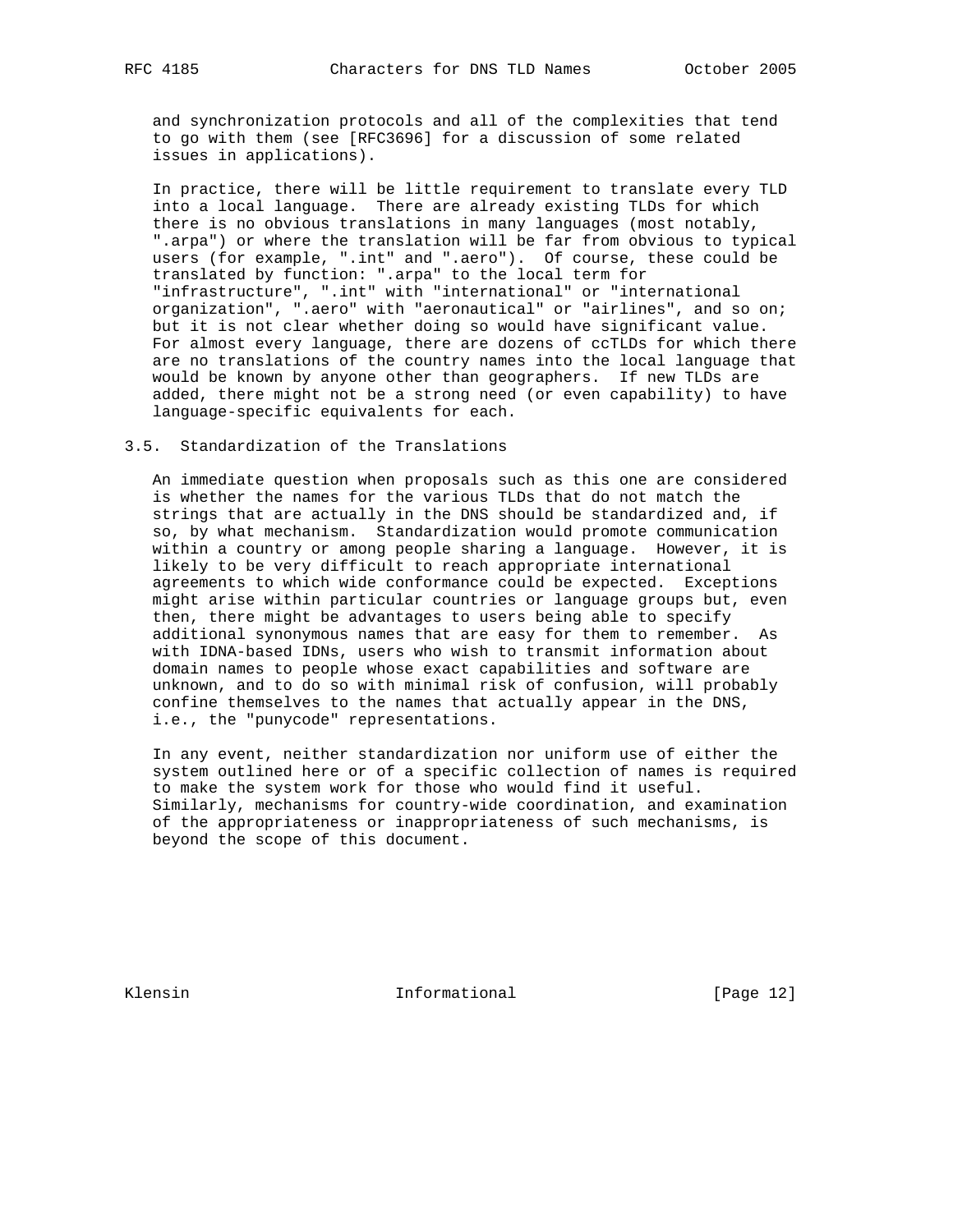#### 3.6. Implications for Future New Domain Names

 Applications that implement the proposal in this document are likely to make the subsequent creation and acceptance of new IDNA-based TLDs significantly more difficult. If this proposal becomes widely adopted, local language names mapped as it suggests will be generally expected by users of those languages to mean the same as a current TLD. Creating a new, stand-alone IDNA-based TLD will then require more deliberation and care to avoid conflicts and, when executed, will require all the application software that maps the name to the existing TLD to change the mapping tables.

 For several reasons, this problem may not be as serious in practice as it might first appear. For ccTLDs allocated according to the ISO 3166-1 list, there will presumably be no problem at all: not only are the 3166-1 alpha-2 codes strictly in ASCII, but general trends, such as those embodied in ICANN's "GAC Recommendations" against using country names or codes for any purpose not associated with those specific countries, make conflicts with internationalized names extremely unlikely. Because the DNS does not currently have a usable aliasing function (see Section 1.3.2), it is likely that new IDNA based TLDs will be allocated only after there is considerable opportunity for countries and other individual entities to identify any problems they see with proposed new names.

#### 3.7. Mapping for TLDs, Not Domain Names or Keywords

 It should be clear to anyone who has read this far that the mapping described in this document is limited to TLDs, not full domain names or keywords. In particular, nothing here should be construed as applying to anything other than TLDs, due at least in part to the limitations described in Section 3.1. Further, this document is only about the domain name system (DNS), not about any keyword system. The interactions between particular keyword systems and the proposals here are left as a (possibly very difficult) exercise for the reader or implementer of such systems. However, for the subset of such systems whose intent is to entirely hide DNS names or URIs from the user, their output would presumably be the LDH names that actually appeared in the DNS, i.e., in punycode form for IDNA names and without any application processing of the type contemplated here.

#### 4. Information Interchange, IDNs, Comparisons, and Translations

 This specification is based on a pair of fairly explicit assumptions. The first is that the greatest and most important impact and value of any internationalization or localization technique is to permit users who share a language or culture to communicate with others who also share that language or culture. Communication among users from

Klensin 10 Informational [Page 13]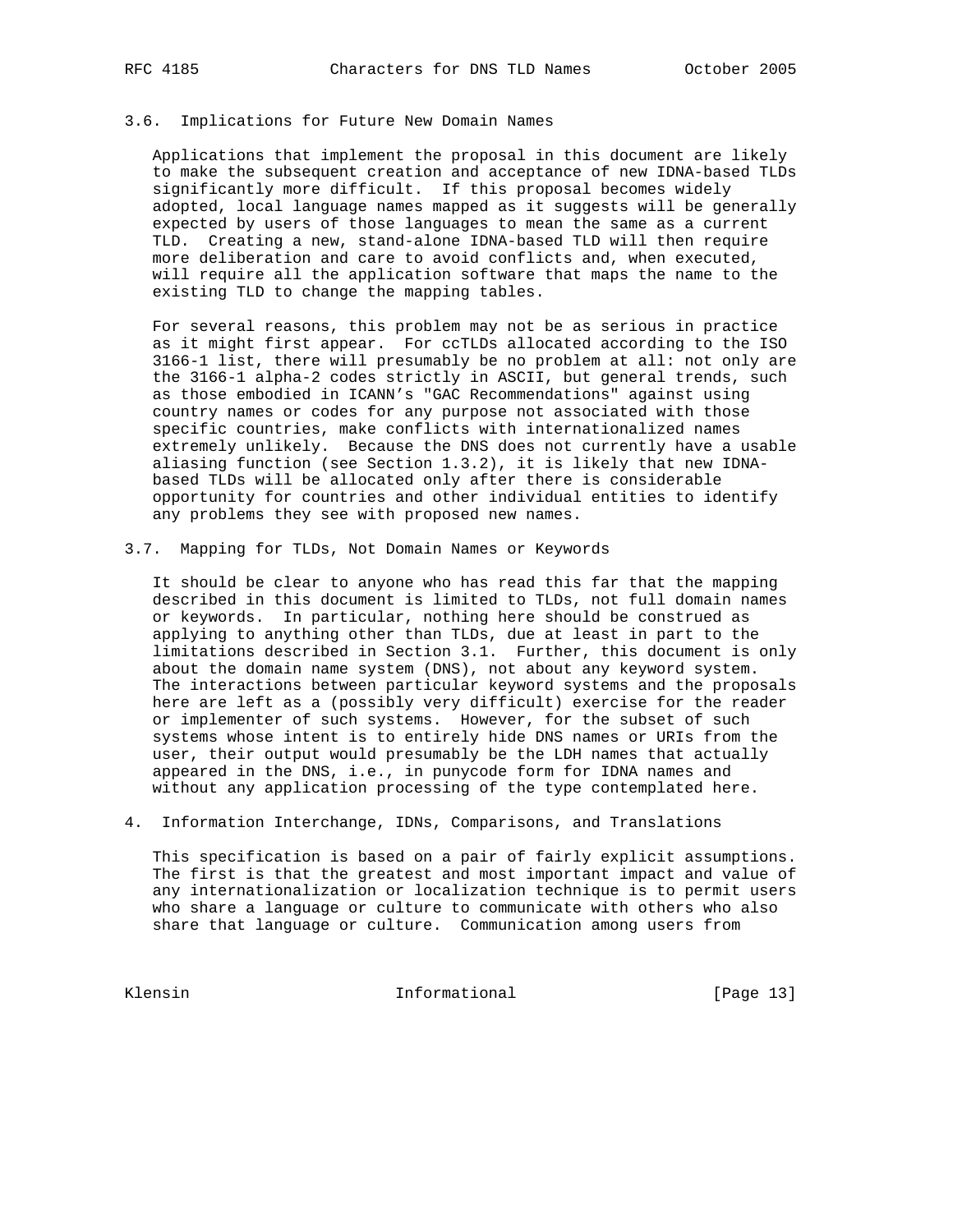different cultures, using different languages or different scripts is inherently more difficult, and still more difficult if they cannot easily identify languages and scripts in common. The reason for those difficulties are age-old issues in language translation and differences among languages and scripts, not problems associated with the DNS or IDNs, however they are represented. That is the second assumption: when communication across language or cultural groups is required, the users who need to do it -- typically a much smaller number than those communicating within the same language and culture -- are going to need to rely on commonly-understood languages and scripts and will need to exert somewhat more care and effort than within their own groups.

 As outlined in the sections above, the suggestions made in this document could clearly be turned into major problems by misuse or misunderstanding. For example, if two applications on the same host used different translation tables, a situation could easily result that would be very confusing to the user. However, in some cases, this would be only slightly worse than some of the alternatives. For example, if, on a given system, IDNs are expressed in native script, but ASCII TLD names are used, cutting and pasting from one application to another may not work as expected, unless both applications and the underlying operating system are all Unicode based and use the same encoding model for Unicode. Some applications writers have already discovered, even without significant use of IDNs, that they need to support separate "copy string" and "copy link location", and the corresponding "paste" operations. Any use of IDNs or Internationalized Resource Identifiers (IRIs, see [RFC3987]) may require similar operations, or extensions to those operations, to force strings into internal ("punycode" or URI) form on the copy operation and to translate them back on paste. Were that done, the appropriate translations could be performed as part of the same process. If this author's hypothesis is correct -- that these operations are likely to be required on many systems whether this proposal is adopted or not -- then the additional translation operations are likely to be invisible to the user.

 In particular, precisely because the translated names proposed here are part of a presentation form, rather than the internal form names, they are inappropriate in a number of circumstances in which a globally-unique, internal-form name is actually required. It would be a poor, indeed dangerous, idea to use these names in security contexts such as names in certificates, access lists, or other contexts in which accurate comparisons are necessary.

 A more general issue exists when DNS or IRI references are transferred among users whose systems may be localized for different languages or conventions. In general, a user in one part of the

Klensin 10 Informational [Page 14]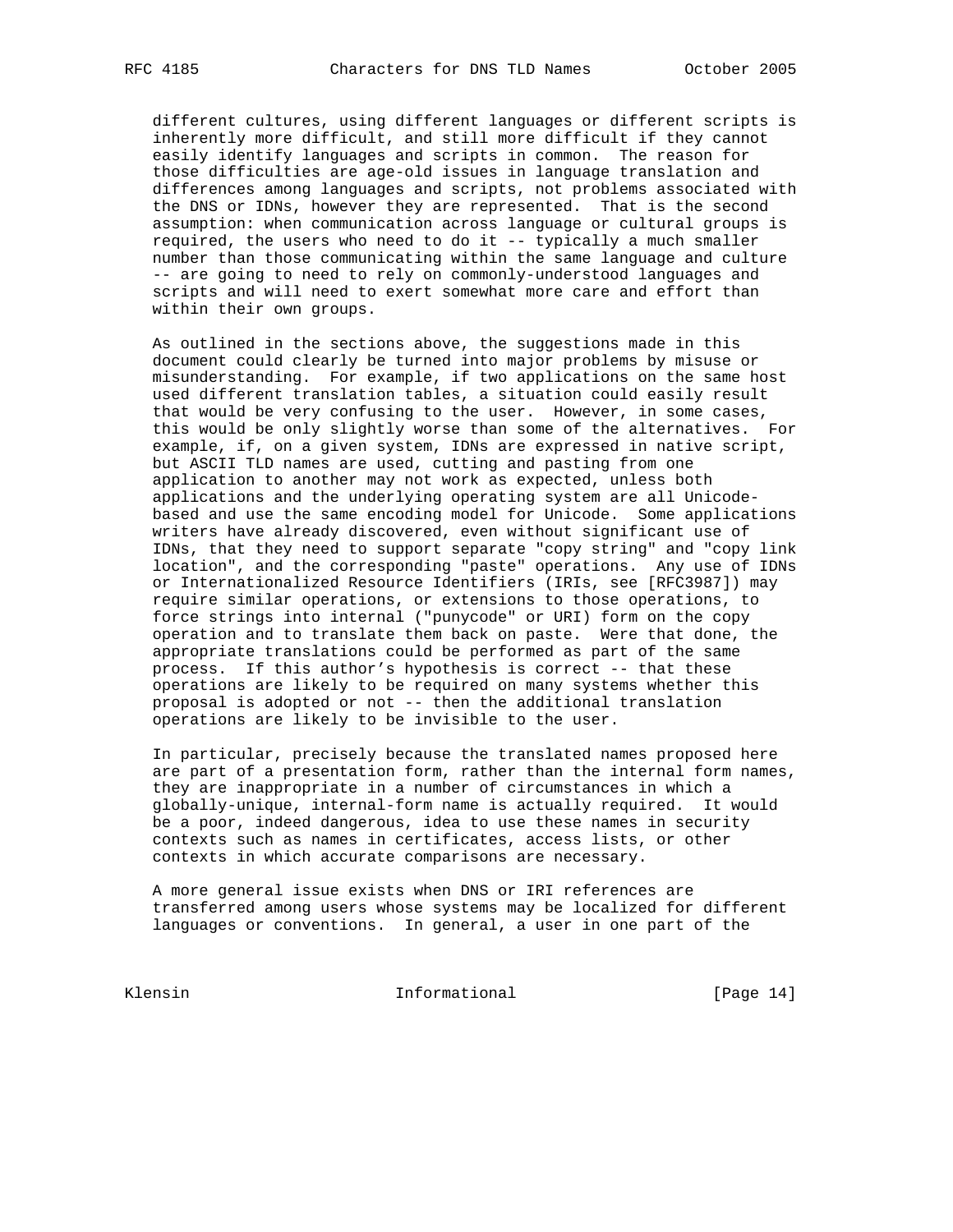world will not actually know how another user's systems are set up, precisely what software is being used, etc., nor should users be expected or forced to learn that information. But, if the user transmitting an internationalized reference doesn't know that the receiving system supports the same characters and fonts, and that the receiving user is prepared to deal with them, the prudent user will transmit the internal form of the reference in addition to, or even instead of, the native-character form. And, of course, if the reference is transmitted on paper, on a sign, in some coded character set other than Unicode, or even as an image, rather than as a Unicode string, the importance of supplementing it with the internal form becomes even more important. The addition of a translation requirement for TLD labels makes availability of internal forms in interchange significantly more important, but does not actually change the requirement to do so.

 It may be helpful to note that, in a different networking model than that used in the Internet, both this proposal and IDNA itself are essentially "presentation layer" approaches rather than constructions that can be expected to work well in interchange.

5. Internationalization Considerations

 This entire specification addresses issues in internationalization and especially the boundaries between internationalization and localization and between network protocols and client/user interface actions.

6. Security Considerations

 IDNA provides a client-based mechanism for presenting Unicode names in applications while passing only ASCII-based names on the wire. As such, it constitutes a major step along the path of introducing a client-based presentation layer into the Internet. Client-based presentation layer transformations introduce risks from non conforming tables that can change meaning without external protection. For example, if a mapping table normally maps A onto C, and that table is altered by an attacker so that A maps onto D instead, much mischief can be committed. On the other hand, these are not the usual sort of network attacks: they may be thought of as falling into the "users can always cause harm to themselves" category. The local translation model outlined here does not significantly increase the risks over those associated with IDNA, but may provide some new avenues for exploiting them.

 Both this approach and IDNA rely on having updated programs present information to the user in a very different form than the one in which it is transmitted on the wire. Unless the internal (wire) form

Klensin 10 Informational [Page 15]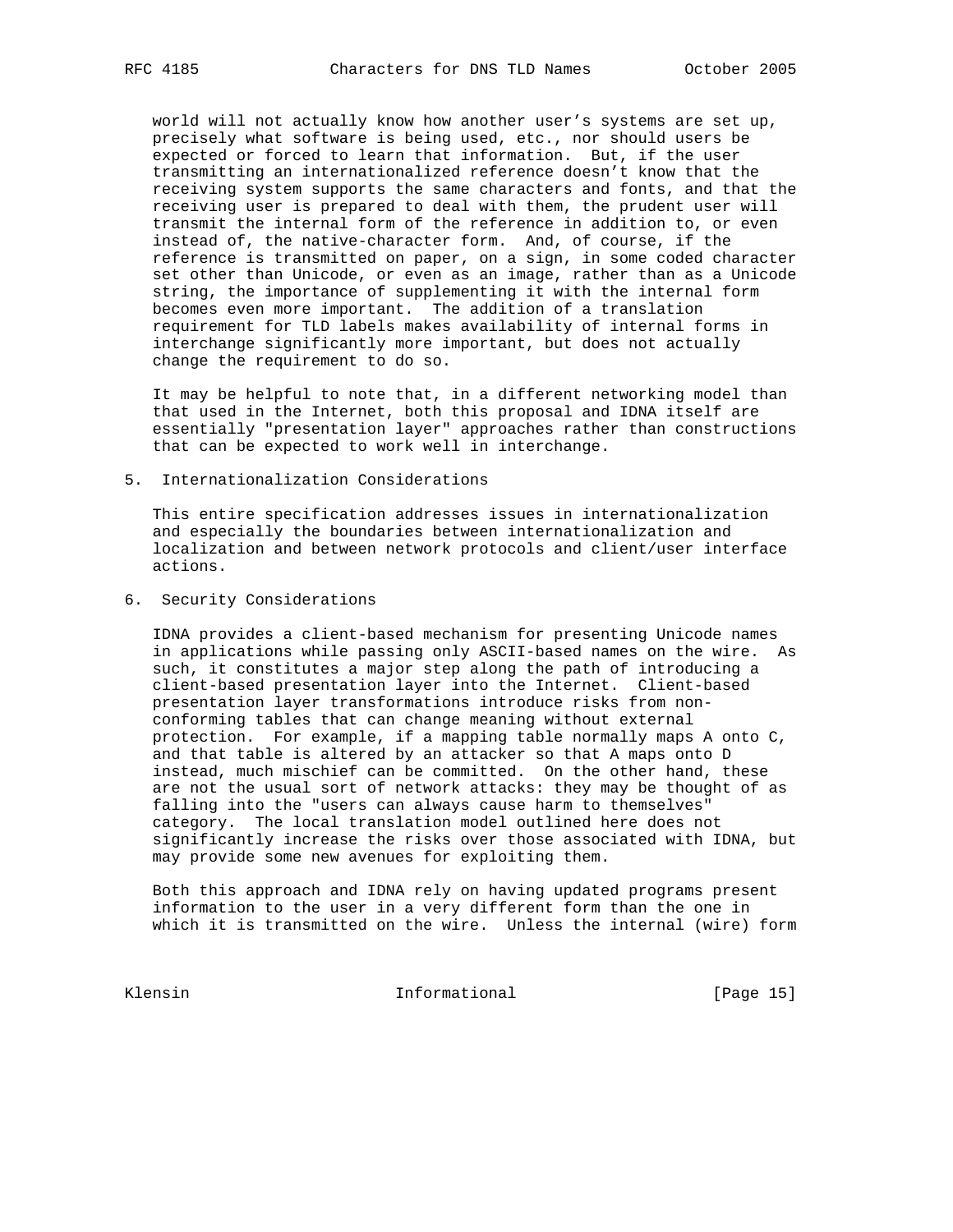is always used in interchange, or at least made available when DNS names are exchanged, there are possibilities for ambiguity and confusion about references. As with IDNA itself, if only the "wire" form is presented, the user will perceive that nothing of value has been done, i.e., that no internationalization or localization has occurred. So presentation of the "wire" form to eliminate the potential ambiguities is unlikely to be considered an acceptable solution, regardless of its security advantages.

 If the translation tables associated with the technique suggested here are obtained from a server, or translations are obtained from a remote machine using some protocol, the mechanisms used should ensure that the values received are authentic, i.e., that neither they, nor the query for them, have been intercepted and tampered with in any way.

7. Acknowledgements

 This document was inspired by a number of conversations in ICANN, IETF, MINC, and private contexts about the future evolution and internationalization of top level domains. Unknown to the author, but unsurprisingly (the general concept should be obvious to anyone even slightly skilled in the relevant technologies), the concept has been apparently developed independently in other groups but, as far as this author knows, not written up for general comment. Discussions within, and about, the ICANN IDN Committee were particularly helpful, although several of the participants in that committee may be surprised about where those discussions led. Email correspondence with several people after the first version of this document was posted, notably Richard Hill, Paul Hoffman, Lee XiaoDong, and Soobok Lee, led to considerable clarification in the subsequent versions. The author is particularly grateful to Paul Hoffman for extensive comments and additional text for the third version and to Patrik Faltstrom, Joel Halpern, Sam Hartman, and Russ Housley for suggestions incorporated into the final one.

The first version of this document was posted on October 21, 2002.

Klensin 10 Informational [Page 16]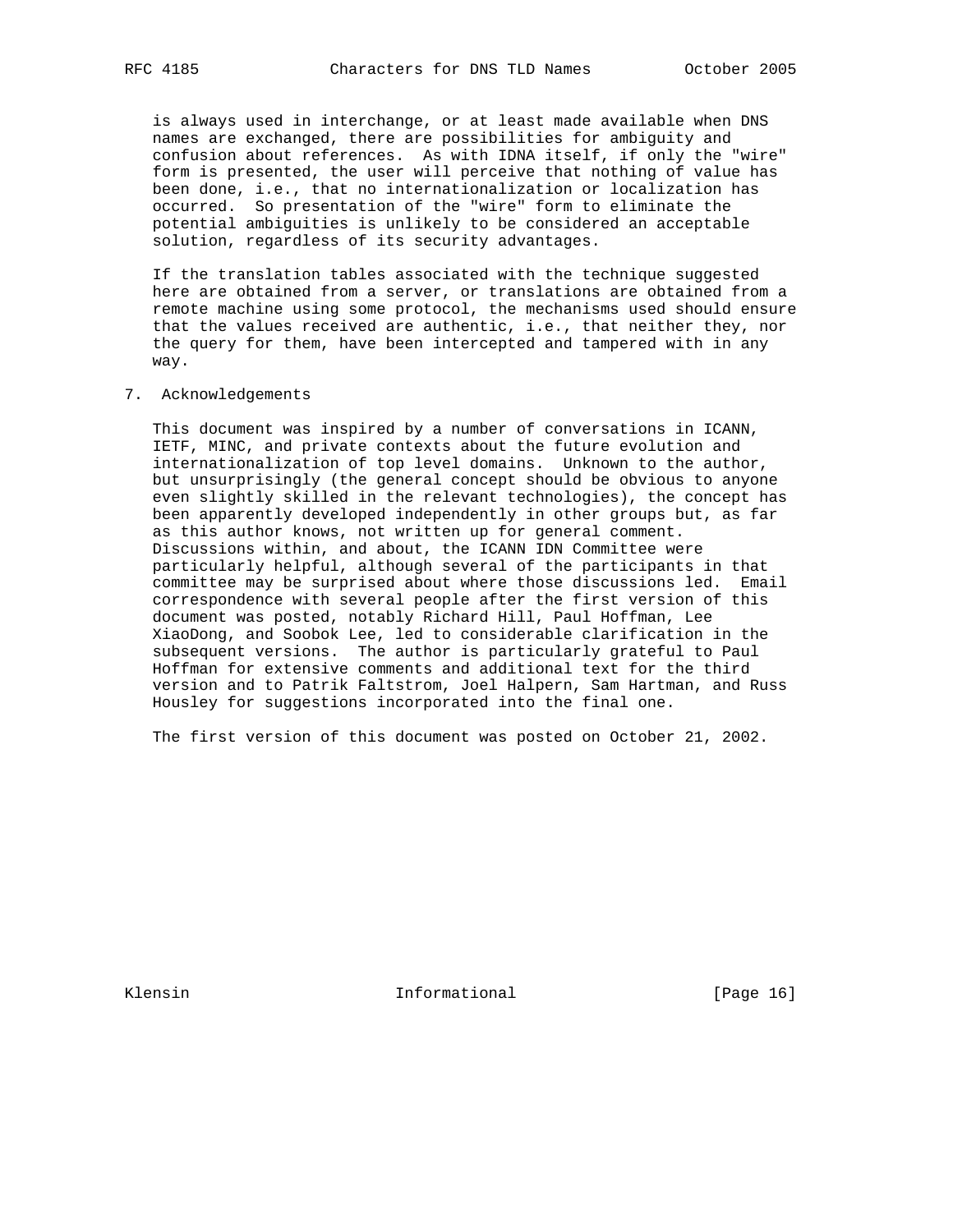# 8. Informative References

- [ISO10646] International Organization for Standardization, "Information Technology - Universal Multiple-octet coded Character Set (UCS) - Part 1: Architecture and Basic Multilingual Plane", ISO Standard 10646-1, May 1993.
	- [ISO3166] International Organization for Standardization, "Codes for the representation of names of countries and their subdivisions -- Part 1: Country codes", ISO Standard 3166-1:1977, 1997.
	- [MIME] Borenstein, N. and N. Freed, "MIME (Multipurpose Internet Mail Extensions): Mechanisms for Specifying and Describing the Format of Internet Message Bodies", RFC 1341, June 1992.

 Updated and replaced by Freed, N. and N. Borenstein, "Multipurpose Internet Mail Extensions (MIME) Part One: Format of Internet Message Bodies", RFC2045, November 1996. Also, Moore, K., "Representation of Non-ASCII Text in Internet Message Headers", RFC 1342, June 1992. Updated and replaced by Moore, K., "MIME (Multipurpose Internet Mail Extensions) Part Three: Message Header Extensions for Non-ASCII Text", RFC 2047, November 1996.

- [RFC1034] Mockapetris, P., "Domain names concepts and facilities", STD 13, RFC 1034, November 1987.
	- [RFC1035] Mockapetris, P., "Domain names implementation and specification", STD 13, RFC 1035, November 1987.
	- [RFC1123] Braden, R., "Requirements for Internet Hosts Application and Support", STD 3, RFC 1123, October 1989.
	- [RFC1480] Cooper, A. and J. Postel, "The US Domain", RFC 1480, June 1993.
	- [RFC1591] Postel, J., "Domain Name System Structure and Delegation", RFC 1591, March 1994.
	- [RFC2672] Crawford, M., "Non-Terminal DNS Name Redirection", RFC 2672, August 1999.
	- [RFC3454] Hoffman, P. and M. Blanchet, "Preparation of Internationalized Strings ("stringprep")", RFC 3454, December 2002.

Klensin 10 and 10 and 11 and 11 and 11 and 12 and 12 and 12 and 12 and 12 and 12 and 12 and 12 and 12 and 12 and 12 and 12 and 12 and 12 and 12 and 12 and 12 and 12 and 12 and 12 and 12 and 12 and 12 and 12 and 12 and 12 a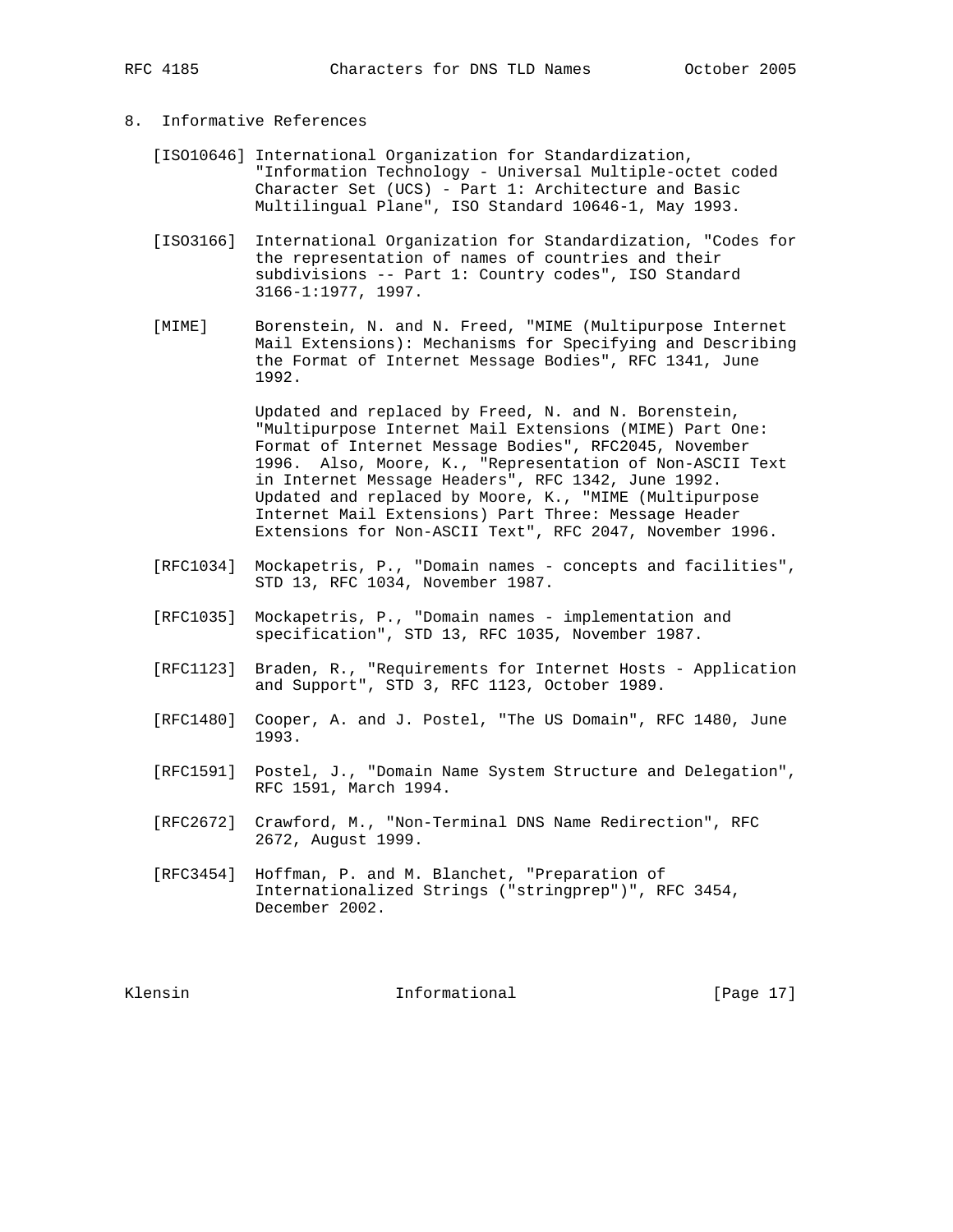- 
- [RFC3467] Klensin, J., "Role of the Domain Name System (DNS)", RFC 3467, February 2003.
- [RFC3490] Faltstrom, P., Hoffman, P., and A. Costello, "Internationalizing Domain Names in Applications (IDNA)", RFC 3490, March 2003.
- [RFC3491] Hoffman, P. and M. Blanchet, "Nameprep: A Stringprep Profile for Internationalized Domain Names (IDN)", RFC 3491, March 2003.
- [RFC3492] Costello, A., "Punycode: A Bootstring encoding of Unicode for Internationalized Domain Names in Applications (IDNA)", RFC 3492, March 2003.
- [RFC3696] Klensin, J., "Application Techniques for Checking and Transformation of Names", RFC 3696, February 2004.
- [RFC3932] Alvestrand, H., "The IESG and RFC Editor Documents: Procedures", BCP 92, RFC 3932, October 2004.
- [RFC3987] Duerst, M. and M. Suignard, "Internationalized Resource Identifiers (IRIs)", RFC 3987, January 2005.
- [RFC4033] Arends, R., Austein, R., Larson, M., Massey, D., and S. Rose, "DNS Security Introduction and Requirements", RFC 4033, March 2005.
- [RFC4034] Arends, R., Austein, R., Larson, M., Massey, D., and S. Rose, "Resource Records for the DNS Security Extensions", RFC 4034, March 2005.
- [RFC4035] Arends, R., Austein, R., Larson, M., Massey, D., and S. Rose, "Protocol Modifications for the DNS Security Extensions", RFC 4035, March 2005.

Author's Address

 John C Klensin 1770 Massachusetts Ave, #322 Cambridge, MA 02140 USA Phone: +1 617 491 5735

EMail: john-ietf@jck.com

Klensin 10 and 10 and 10 and 11 and 10 and 10 and 10 and 10 and 10 and 10 and 10 and 10 and 10 and 10 and 10 and 10 and 10 and 10 and 10 and 10 and 10 and 10 and 10 and 10 and 10 and 10 and 10 and 10 and 10 and 10 and 10 a